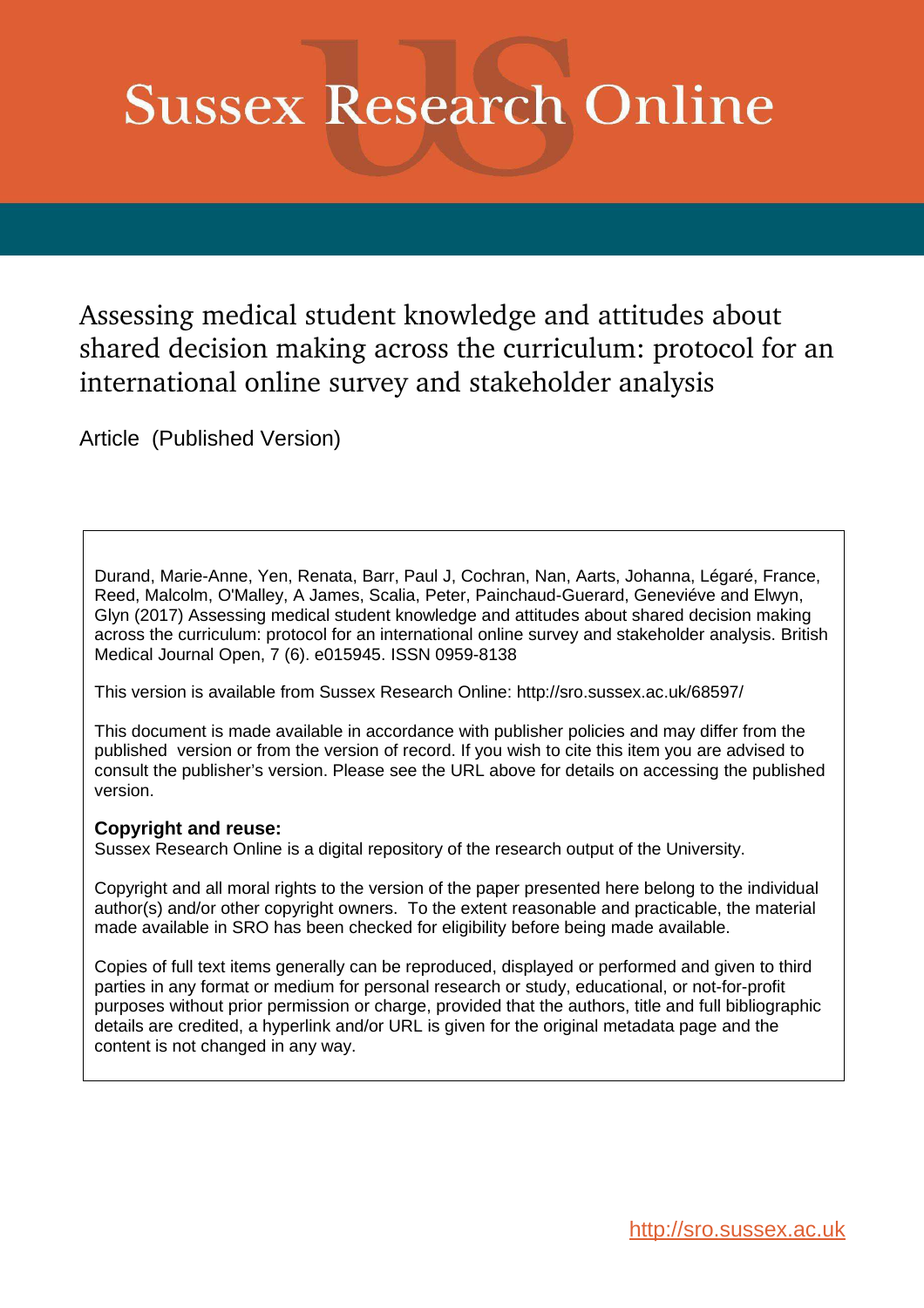Open Access

# **BMJ Open** Assessing medical student knowledge **and attitudes about shared decision making across the curriculum: protocol for an international online survey and stakeholder analysis**

Marie-Anne Durand,<sup>1</sup> Renata Yen,<sup>1</sup> Paul J Barr,<sup>1</sup> Nan Cochran,<sup>1</sup> Johanna Aarts,<sup>2</sup> France Légaré,<sup>3</sup> Malcolm Reed,<sup>4</sup> A James O'Malley,<sup>1</sup> Peter Scalia,<sup>1</sup> Geneviève Painchaud Guérard,<sup>5</sup> Glyn Elwyn<sup>1</sup>

#### **ABSTRACT**

**To cite:** Durand M-A, Yen R, Barr PJ, et al. Assessing medical student knowledge and attitudes about shared decision making across the curriculum: protocol for an international online survey and stakeholder analysis. BMJ Open 2017;7:e015945. doi:10.1136/ bmjopen-2017-015945

► Prepublication history and additional material are available. To view these files please visit the journal online (http://dx.doi. org/10.1136/bmjopen-2017-[015945\)](http://dx.doi.org/10.1136/bmjopen-2017-015945).

Received 11 January 2017 Revised 9 May 2017 Accepted 16 May 2017



For numbered afiliations see end of article.

#### Correspondence to

Marie-Anne Durand; marie-anne.durand@dartmouth. edu

Introduction Shared decision making (SDM) is a goal of modern medicine; however, it is not currently embedded in routine care. Barriers include clinicians' attitudes, lack of knowledge and training and time constraints. Our goal is to support the development and delivery of a robust SDM curriculum in medical education. Our objective is to assess undergraduate medical students' knowledge of and attitudes towards SDM in four countries.

Methods and analysis The first phase of the study involves a web-based cross-sectional survey of undergraduate medical students from all years in selected schools across the United States (US), Canada and undergraduate and graduate students in the Netherlands. In the United Kingdom (UK), the survey will be circulated to all medical schools through the UK Medical School Council. We will sample students equally in all years of training and assess attitudes towards SDM, knowledge of SDM and participation in related training. Medical students of ages 18 years and older in the four countries will be eligible. The second phase of the study will involve semistructured interviews with a subset of students from phase 1 and a convenience sample of medical school curriculum experts or stakeholders. Data will be analysed using multivariable analysis in phase 1 and thematic content analysis in phase 2. Method, data source and investigator triangulation will be performed. Online survey data will be reported according to the Checklist for Reporting the Results of Internet E-Surveys. We will use the COnsolidated criteria for REporting Qualitative research for all qualitative data. Ethics and dissemination The study has been approved for dissemination in the US, the Netherlands, Canada and the UK. The study is voluntary with an informed consent process. The results will be published in a peer-reviewed journal and will help inform the inclusion of SDM-specific curriculum in medical education worldwide.

#### **INTRODUCTION**

Involving patients in medical decision making is considered an ethical imperative and a goal of modern medicine. $1 \frac{1}{2}$  Over the past

#### Strengths and limitations of this study

- ► We will conduct an international web-based, crosssectional survey of undergraduate medical students following Checklist for Reporting the Results of Internet E-Surveys and COnsolidated criteria for REporting Qualitative research guidelines.
- ► We followed a comprehensive, iterative survey development process that included several pilot phases.
- ► In order to determine when and how to deliver shared decision making training to medical students, this study will also include a stakeholder analysis of medical students and curriculum experts.
- ► Using convenience samples of medical schools in the USA, Canada and the Netherlands may introduce selection biases.
- ► Completion of the survey in English by Dutch undergraduate medical students may introduce biases and affect our ability to compare those data across participating countries.

decade, shared decision making (SDM) has demonstrated effectiveness in controlled contexts and garnered policy support world-wide.<sup>[3](#page-6-1)</sup> In the USA, the Patient Protection and Affordable Care Act encourages health organisations and healthcare professionals to promote patient engagement in healthcare and provide accessible, evidence-based information about the options' harms, benefits and outcome probabilities. $45$  According to the Institute of Medicine, patient participation in decision making should be promoted to improve the quality of healthcare. $6$  Since 2010, SDM has been featured prominently on the UK's policy agenda and actively promoted by the National Institute for Health and Care Excellence.[7 8](#page-6-4) In Canada, SDM initiatives are taking place in several provinces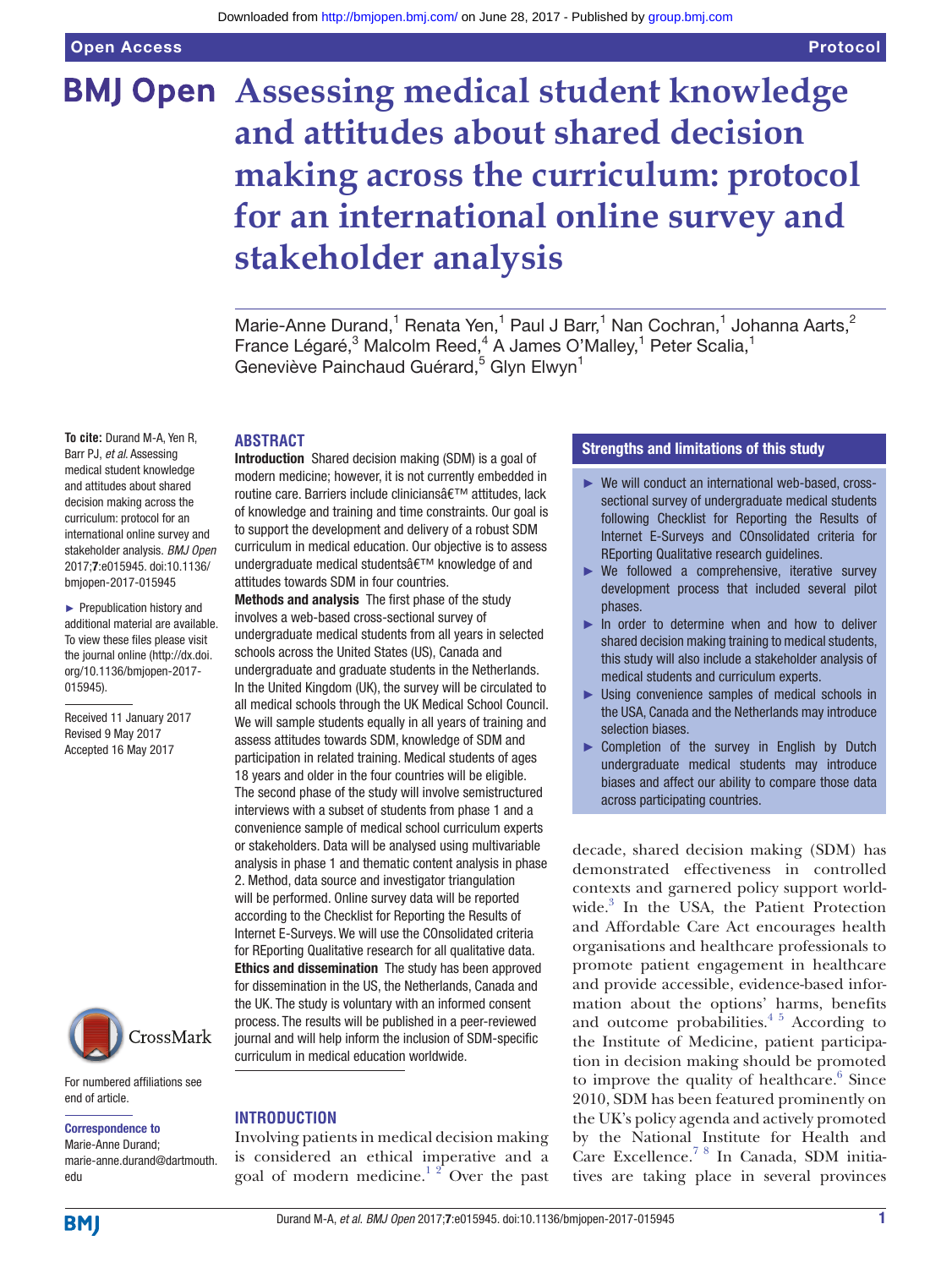with health research funding available to support SDM research.[3 9](#page-6-1) In the Netherlands, the healthcare system has been reformed to promote patient-centred care, and various SDM research projects are underway.<sup>[10](#page-6-5)</sup>

Despite proven benefits in controlled contexts, widespread adoption of SDM and related interventions is rare in routine clinical practice. $3 \text{ } 11$  Various barriers to the implementation of SDM have been identified.<sup>[12–14](#page-6-6)</sup> Time constraints, doctors' attitudes and lack of understanding about the relevance and applicability of SDM are major obstacles to widespread adoption. Time constraint was the most commonly reported concern preventing health professionals from practicing SDM.<sup>[12](#page-6-6)</sup> Eliciting patients' preferences and sharing decisions are often perceived to be more complex and time consuming than making a single treatment or screening recommendation.<sup>1516</sup> There is no evidence, however, that SDM systematically increases consultation length.[17 18](#page-6-8) Elwyn *et al* also described health professionals' indifference to decision support interventions and associated organisational inertia.<sup>1</sup>

In brief, SDM cannot become widespread unless clinicians fully understand the principles and benefits of SDM and are trained in communicating risks and engaging patients and significant others (caregivers and family) in deciding about their care. Research suggests that implementing SDM successfully in clinical practice will require interventions targeting the clinicians, the patients and, in the best of worlds, both. Effective inter-ventions targeting clinicians include SDM training.<sup>[19](#page-6-10)</sup> SDM training thus needs to be increasingly embedded in continuing medical education. However, there is little evidence as to which strategies are most effective.<sup>[20–22](#page-6-11)</sup> Yet, continuing medical education is the tip of the iceberg. Training medical students in healthcare communication and SDM seems essential in facilitating routine adoption of SDM in the long term. However, to the best of our knowledge, there is no evidence that the principles of SDM are routinely taught in medical school curricula. Research into the knowledge and attitudes of medical students with regard to SDM is scarce. We have searched the literature, and evidence is also lacking as to when and how to teach SDM principles and skills in medical schools.

Studies of the attitudes of doctors in training towards patient-centred care suggest that patient-centredness tends to decline with medical education. Those studies assessed patient-centred care but did not specifically examine SDM. Patient-centred care can be defined as 'the importance of better understanding the experience of illness and of addressing patients' needs',[23](#page-6-12) and may or may not include SDM. SDM is: 'The process by which the optimal decision may be reached for a patient at a fateful health crossroads […] and involves, at minimum, a clinician and the patient, although other members of the health care team or friends and family members may be invited to participate'.<sup>[23](#page-6-12)</sup> Research focusing on patient-centred care suggests that the more experienced medical students become, the less patient centred they are. [24–29](#page-6-13) Although SDM is considered the pinnacle of patient-centred care, $30$  it is unclear whether this apparent decline in patient-centredness also applies to SDM. A recent study of senior medical students in Peru revealed that the majority of students assessed their current consultation approach as 'paternalistic' or 'clinician-as-perfect agent'.<sup>[31](#page-6-15)</sup> Only 12% of the students reported adopting an SDM approach.<sup>[31](#page-6-15)</sup> The study did not assess students' knowledge of SDM and whether knowledge and attitudes about SDM differed according to medical education level. As far as can be determined, this is the only published study of medical students' attitudes towards SDM.<sup>[31](#page-6-15)</sup> Furthermore, there are no studies that have assessed SDM among medical students in English-speaking countries, or in countries where SDM has been promoted at the policy level. Consequently, our objectives are to:

- 1. investigate medical students' knowledge of and attitudes towards SDM across the medical curriculum in four countries, as well as their preferred consultation style (data primarily collected in phase 1)
- 2. investigate the factors that may influence medical students' knowledge of and attitudes towards SDM (data collected in phases 1 and 2)
- 3. determine when and how to best deliver SDM training to medical students (data primarily collected in phase 2).

#### **METHODS AND ANALYSIS**

#### **Design and setting**

This is a multipronged study with two phases. Phase 1 will be a cross-sectional online survey of medical students across all years of medical education to determine their knowledge of and attitudes towards SDM conducted in the USA, UK, Canada and the Netherlands. We will report online survey data according to the Checklist for Reporting the Results of Internet E-Surveys (CHER- $RIES$ ).  $32$ 

Phase 2 will consist of semistructured telephone interviews with a purposive sample of medical students across the curriculum who have participated in phase 1 and with medical school curriculum experts or other relevant stakeholders (eg, education leads) $33$  to understand:

- ► whether there are specific needs for SDM training
- perceived barriers and facilitators to teaching SDM in the medical curriculum
- ► optimal format and timing of such training
- ► curriculum experts' knowledge of SDM.

We will report all qualitative data collected in phase 2 using the COnsolidated criteria for REporting Qualitative research.<sup>[34](#page-6-18)</sup>

#### **Participants**

#### **Students**

All undergraduate medical students registered at participating medical schools in the USA, UK, Canada and the Netherlands will be eligible for participation in phase 1 of this study. In Canada, we will include both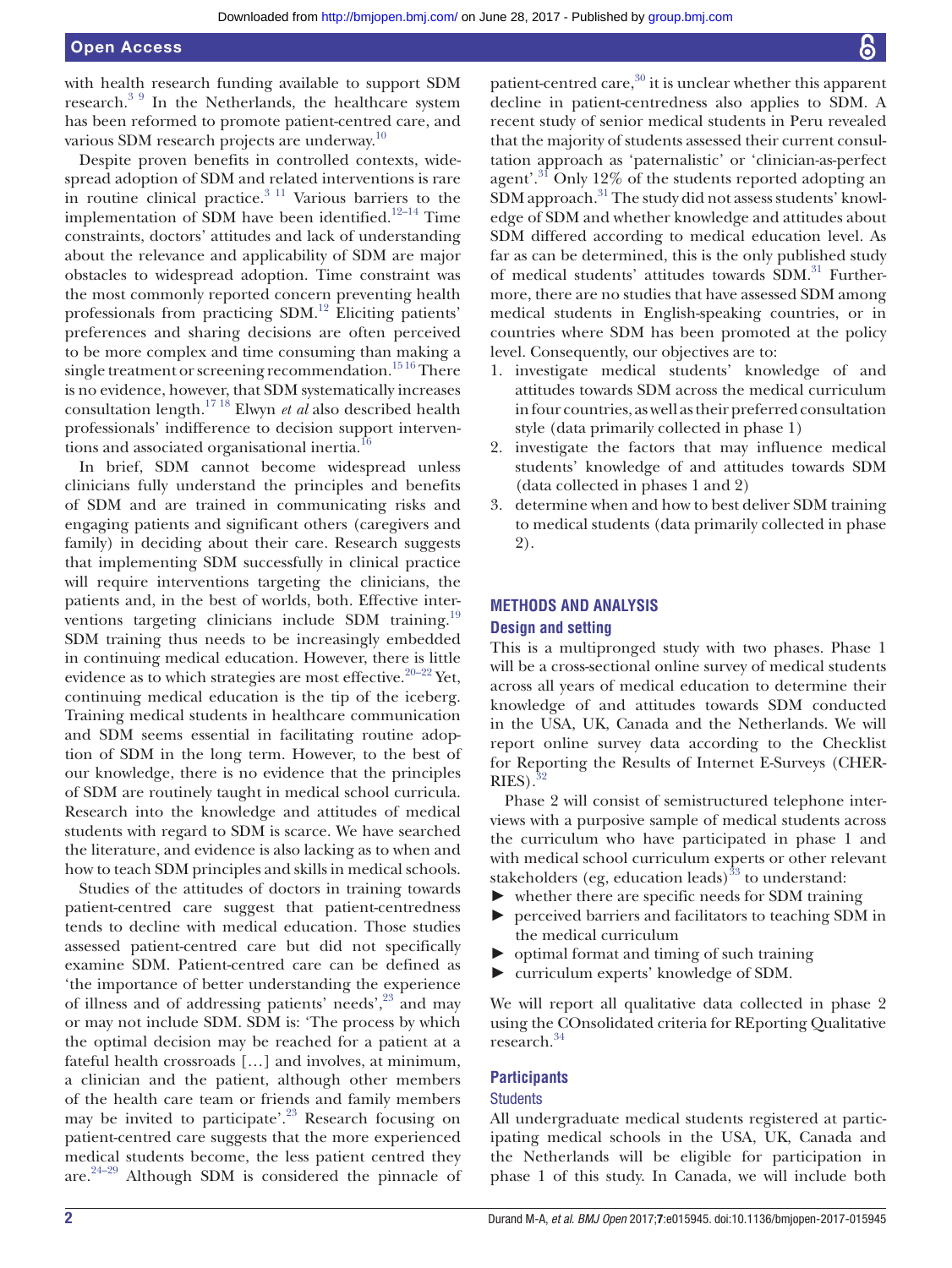16

<span id="page-3-0"></span>French-speaking and English-speaking medical students. In the Netherlands, we will also include graduate medical students within the first 6 years of medical training. Students will be excluded if they are under the age of 18 years. We will also exclude residency programmes and foundation training in the UK. Including residents in this study would require a different recruitment strategy and additional time and resources. It is beyond the scope of the present study.

#### Curriculum experts

Curriculum experts or education leads are typically responsible for designing training programmes, developing and updating course content as well as coordinating learning curricula. Curriculum experts, education leads or other relevant stakeholders will be eligible for inclusion if they function in this role at one of the participating medical schools. In Canada, we will include French-speaking and English-speaking curriculum experts and will conduct the interviews in French or in English, according to each participant's preferred language.

#### **Recruitment**

For phase 1, all participants will be recruited via their medical school (eg, listservs and newsletters) or online advertisements (eg, student forums, Twitter, Facebook or student social media networks). Recruitment started in September 2016 and will end in May 2017. At some schools in Canada, the recruitment messages and survey will be available in French and in English. Participants will have the opportunity to take the survey in French or in English.

We will aim to recruit a minimum of 50 medical students per year of medical training, across all years of undergraduate medical education, per country. Given that the proposed survey is innovative, with no prior studies in a similar population using the same questionnaire and no prior validation, there is no known effect size on which to base the sample size calculation.

<span id="page-3-1"></span>We have therefore used rules of thumb and existing literature indicating that 50 students per year of medical education is a reasonable and pragmatic sample size.<sup>[35](#page-6-19)</sup> This corresponds to 200 medical students recruited in the USA (ie, 4 years of undergraduate medical education), 250 recruited in the UK (ie, 5 years of undergraduate medical education), up to 250 in Canada (ie, up to 5 years of undergraduate medical education) and 300 recruited in the Netherlands (ie, 6 years of undergraduate medical education). In total, we aim to collect 1000 completed surveys. In order to facilitate recruitment, respondents will have the opportunity, at the end of the survey, to enter a prize drawing for a \$20 gift card (1 in 50 students entered into the prize draw will receive a gift card).

For phase 2, we aim to recruit both students and curriculum experts. Student participants will be a purposive sample from the phase 1 survey respondents who have indicated their willingness to take part in telephone semistructured interviews by providing their email addresses.

Interviews are being conducted between March and June 2017. We will aim to interview students of different gender and ages from each participating country, in all years of medical education, with varying knowledge and attitudes of SDM and with or without prior SDM training. Telephone interviews will be conducted in English or French, according to the participant's preference. We will aim to recruit a representative sample of up to 12 students per country (up to 48 in total) or until data saturation is reached.<sup>[33](#page-6-17)</sup> The following stopping rule will be used: if no new information emerges after three consecutive interviews, no further interviews will be conducted. Students will be offered a \$10 gift card for their participation in these interviews. We will also contact a convenience sample of curriculum experts in each country and ask them to take part in a telephone semistructured interview. We will aim to recruit a sample of up to 12 curriculum experts per country (up to 48 in total). The same stopping rule, as mentioned above, will be applied for these interviews. The interview guides have already been drafted but will be revised and finalised building on the answers collected in phase 1 (see draft interview guide in online supplementary file 1).

#### **Data collection**

The following research questions will guide the data collected in phases 1 and 2 of the study:

- 1. What are medical students' knowledge of and attitudes towards SDM across the medical curriculum? (data primarily collected in phase 1)
- 2. Do knowledge of and attitudes towards SDM change with medical education? (data primarily collected in phase 1)
- 3. What are the potential factors that influence SDM during medical education? (data collected in phases 1 and 2)
- 4. How and when should SDM training be delivered during medical education? (data primarily collected in phase 2)

#### Survey development

The student survey (see online supplementary files 2 and 3 for English and French versions, respectively) comprises five sections:

- 1. Demographics;
- 2. Attitudes towards SDM derived from existing literature and the OPTION instrument $^{36}$  $^{36}$  $^{36}$ ;
- 3. Clinical scenarios where each participant has to indicate: (A) how they see other clinicians (eg, attending physicians, residents and interns) make healthcare decisions and (B) how the student would react should they face this situation tomorrow (see [box 1](#page-3-0)). The clinical scenarios were initially drafted by a Dartmouth fourth year medical student (MW). The first iteration was then revised and reworded by five of the authors, all experts in SDM, including two clinicians. The clinical scenarios section also includes one question on risk communication;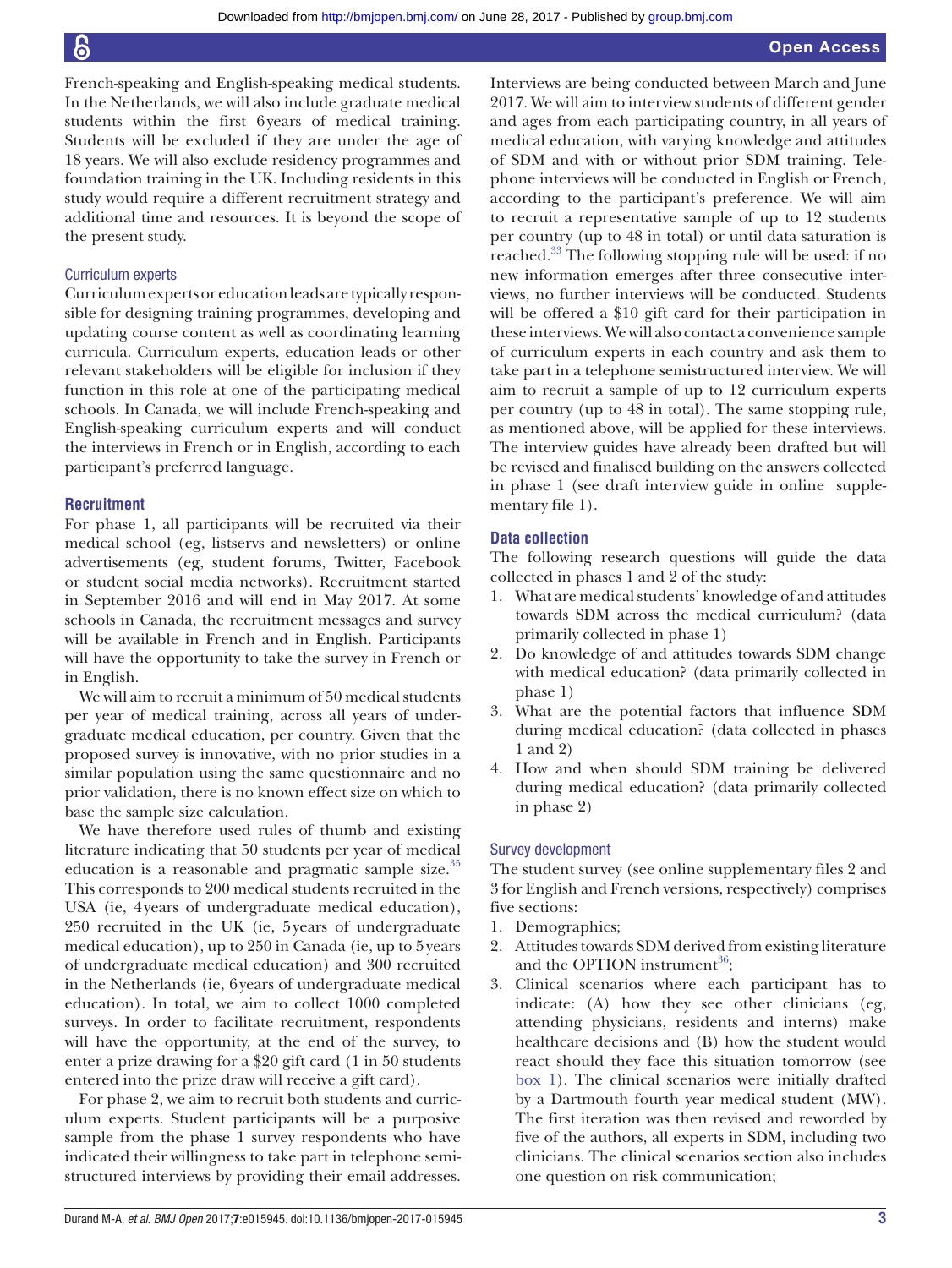#### Clinical scenarios

- ► A 45-year-old female presents to the emergency department. She requires an urgent emergency surgical intervention but is capable of giving consent.
- ► A 53-year-old male presents to his primary care physician for an annual physical exam. The patient asks his provider about the need to screen for colorectal cancer.
- ► A 40-year-old male with a family history of cancer A visits his physician to discuss undergoing a scheduled screening for cancer A. What is considered the most effective way of communicating how screening changes his risk of mortality from cancer A?
- 4. Knowledge of SDM derived from existing literature;
- 5. Previous SDM training.

As far as could be determined from our review of the literature, there are no existing validated scales of students' attitudes towards and knowledge of SDM available in English. We therefore developed the items presented in the survey (see online supplementary file) using published literature, and discussion and consensus between study authors. The validated OPTION instrument was initially designed to assess the extent to which practitioners involve patients in decision-making processes. We used some of the OPTION items to assess students' attitudes to SDM as well as published studies about clinicians' attitudes to SDM.

The first iteration of the online survey was initially developed in 2013 and piloted in a small-scale online study conducted in the UK, recruiting medical students through online forums (n=40). It was subsequently refined and reworded.

The second iteration of the survey was designed using Qualtrics software (Qualtrics). Qualtrics is an online survey platform that facilitates the creation and distribution of web-based surveys. Qualtrics maintains a high level of data security by using Transport Layer Security encryption for all transmitted data and servers protected with high-end firewall systems. $37$  We have set up a forced response for most questions in the survey, requiring that participants answer every content-based question with the option of 'I prefer not to say' for sensitive demographics questions. We have purposefully randomised the order of presentation of two sections of the survey, as highlighted in [table 1.](#page-3-1) The clinical scenario questions were randomised with the attitude questions to test if students' responses would change if they saw attitude questions before being presented with clinical-based questions. The survey uses skip logic (also known as adaptive questioning) to present information relevant to each country (eg, ethnicity categories and glossary of terms for non-native English speakers) according to the country selected by the participant in the demographics section. The number of questions per page varies from one to four. [Table 1](#page-3-1) provides additional detail on the survey outline. Each student completing the survey will see 19–23 questions. The approximate completion time is 10 min.

The survey was piloted with a small convenience sample (n=20) of medical students in years 1–4, recruited at Geisel School of Medicine, Dartmouth College, in the spring of 2016. We used focus groups, brief interviews and online surveys to collect feedback about the usability and acceptability of the online survey, as well as the completion time. In accordance with CHERRIES, both the usability and technical functionality of the online survey were assessed. Changes made in this pilot phase included decreasing the number of clinical scenarios from five to three, changing the phrasing of some clinical scenario questions, adding additional questions regarding the length required to employ SDM, shortening and standardising the length of each answer choice for certain questions, adding the progress bar and adding the lottery-based monetary incentive for participation. In the Netherlands, the English survey was pilot tested by a group of 10 Dutch medical students (from years 3–6) for usability and applicability. The only major change arising from the pilot data collected in

| Outline of survey questions per web page<br>Table 1 |                                                           |                                                                                      |  |
|-----------------------------------------------------|-----------------------------------------------------------|--------------------------------------------------------------------------------------|--|
| Page 1                                              | Language selection                                        | 1 question                                                                           |  |
| Page 2                                              | Information sheet                                         | No questions                                                                         |  |
| Page 3                                              | 'How do you think healthcare decisions should be made?'   | question                                                                             |  |
| Pages 4-5                                           | Demographics                                              | 2-4 questions                                                                        |  |
| Page 6                                              | Glossary of terms for Netherlands-based students          | No questions                                                                         |  |
| Pages 7-10                                          | Clinical scenarios, attitudes towards SDM (randomisation) | 1-2 questions per page, 1 page of 6<br>statements with Likert-style response options |  |
| Pages 11-14                                         | Knowledge of SDM (randomisation)                          | 4 True/false statements per page                                                     |  |
| Pages 15-17                                         | Awareness of SDM                                          | 0-2 questions per page*                                                              |  |
| Pages 18-19                                         | Time needed for SDM                                       | 0-1 question per page*                                                               |  |
| Page 20                                             | 'How do you think healthcare decisions should be made?'   | 1 question                                                                           |  |
| Pages 21 and 22                                     | Email address/interview request                           | 0-1 question per page*                                                               |  |

\*0 questions indicates that a page would be skipped as a result of the respondents selection to previous questions.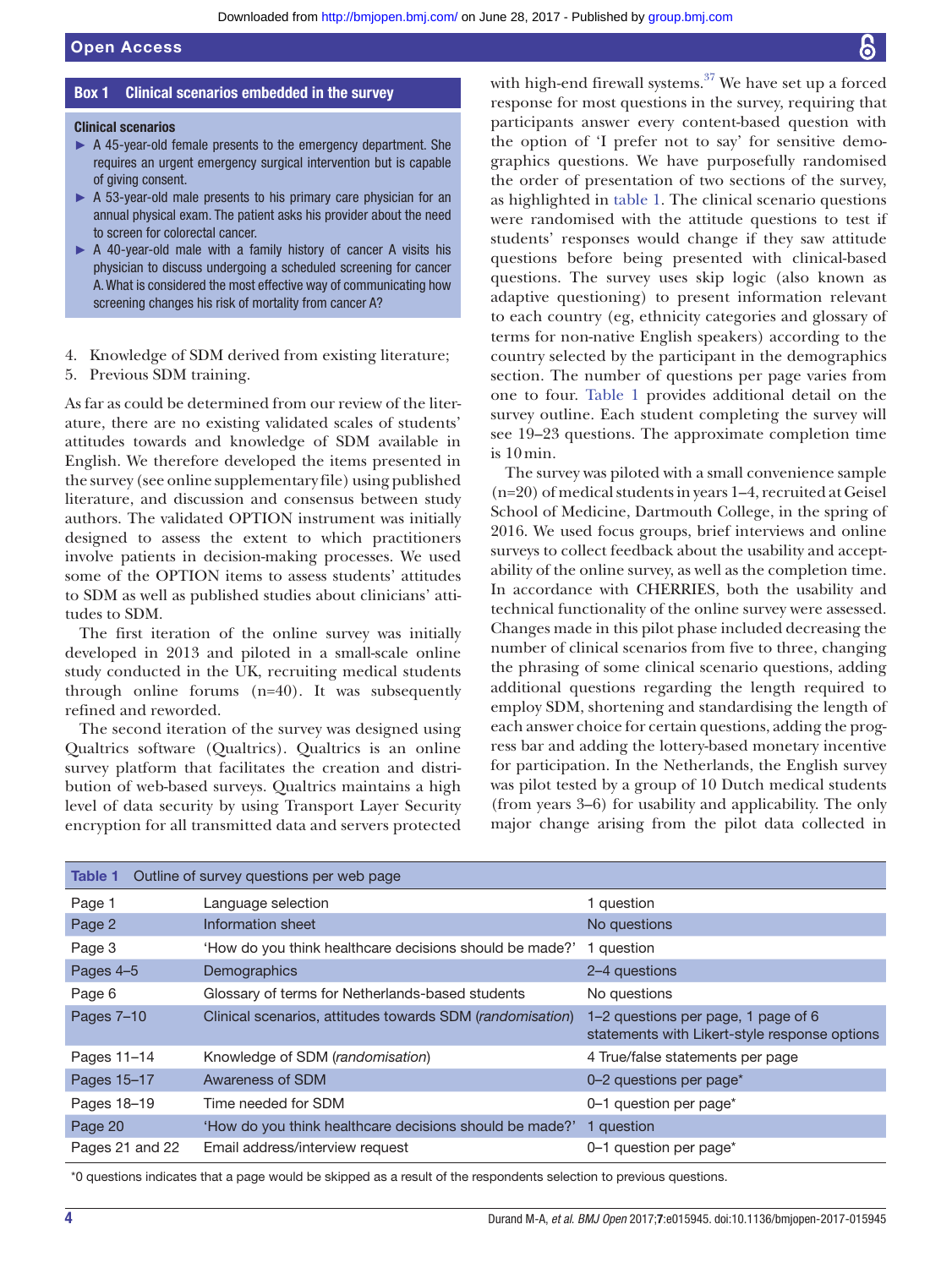the Netherlands was the addition of a glossary defining potentially complex terms.

The first page of the survey asks the respondent to indicate their language of choice to complete the survey (English or French). The second page consists of a brief information sheet describing the study, its purpose and data protection policy. The information sheet intentionally does not mention SDM but uses the term 'health communication' to reduce potential respondent and desirability biases on the first question about healthcare decision making and scenarios. For questions assessing knowledge and attitudes towards SDM, we were forced to use the term SDM. The survey was translated from English to French by PS and reviewed by two authors (M-AD and GPG) who are both bilingual French/English speakers.

#### **Survey dissemination**

The survey is open but exclusively distributed to our target audience. No password protection is necessary to access the content. The initial contact with survey respondents is typically made on the internet (ie, using individual emails, a listserv or a web page).

In the UK, dissemination of the survey was initiated on 1 September 2016 to all 32 undergraduate medical schools through the UK Medical Schools Council. We will also advertise the survey on online forums and Facebook pages that are popular with medical students (eg, The Student Room, Student Doctor Network (UK & Ireland) and medstudent. org).

In the USA and Canada, we have made direct contact with a convenience sample of four medical schools in each country. We were unable to distribute the survey to all US and Canadian medical schools using the Association of American Medical Colleges. Given our sample size requirements and the need to obtain ethical approval at school level in Canadian medical schools and in many American medical schools, we limited our sample to four schools in each country. Those medical schools were selected on the basis of existing contacts and school sizes. We will also advertise the web-based survey on online forums and social media pages that are popular with medical students (eg, Student Doctor Network, Student Doc Forum, doctorhangout. com, Canadian Federation of Medical Students and relevant Facebook groups). Data collection in those countries were initiated on 11 October 2016. One medical school in the USA and three schools in Canada started data collection between January and March 2017.

In the Netherlands, we followed the approach outlined for North America. Recruitment is occurring at four Dutch medical schools conveniently selected on the basis of existing contacts and geographical distribution. In addition, we will circulate the survey link to a national medical student association ('de Geneeskundestudent'). We will also advertise the online survey on popular student forums, relevant Facebook groups, Twitter and student networks. In the Netherlands, data collection was initiated on 1 October 2016.

We anticipate that data will be collected for 6 months in each country.

#### **Analysis**

We will include unique respondents only and will screen for the same respondent completing the survey multiple times using IP addresses.

For phase 1, we will use multivariable analysis to assess differences in knowledge and attitudes about SDM across the curriculum, within each country and between countries. Depending on the total number of completed surveys at each institution within each country, we will also attempt to assess differences in knowledge and attitudes about SDM between institutions. This might be possible in the USA, Canada and the Netherlands as four large medical schools have been approached but is unlikely to be achieved in the UK given all medical schools in the country have been approached.

In order to make the cross-country comparison equitable and meaningful, and given that undergraduate medical education ranges from four to 6 years in the included countries, with variants regarding when the same content is taught or learnt, we will use the first year and the last year of medical education only. However, the within-country analysis will enable us to compare differences across all years of undergraduate medical education (up to 6 years), for each participating country. Depending on the total number of completed surveys at each institution within each country, we will also attempt to assess differences in knowledge and attitudes about SDM between institutions. This might be possible in the USA, Canada and the Netherlands as four large medical schools have been approached but is unlikely to be achieved in the UK given all medical schools in the country have been approached. For Canada, data collected in French will be analysed and reported separately.

We will also use an analysis of covariance to evaluate the influence of specific factors such as country, demographics, education level and previous training on knowledge and attitudes about SDM. To account for any changes in course contents over time, we will also include survey month as a control covariate in this analysis.

We plan to perform an analysis of the data after 6 months of online recruitment in each participating country. We hope that the primary findings will be based on this analysis. However, for practical reasons, should recruitment be slower than expected, we will continue data collection to obtain additional observations in which to test the validity of modelling assumptions and possibly obtain more precise inferences.

For phase 2, we will use a thematic analysis derived from descriptive phenomenology,[38–40](#page-6-22) assisted by the computer software ATLAS-ti (ATLAS-ti V.5.2). The transcripts will be coded according to all the themes discussed in the interviews, including spontaneously emerging themes. Similar codes will be merged and subsequently grouped into families of codes and networks. A proportion of transcripts chosen for being representative of the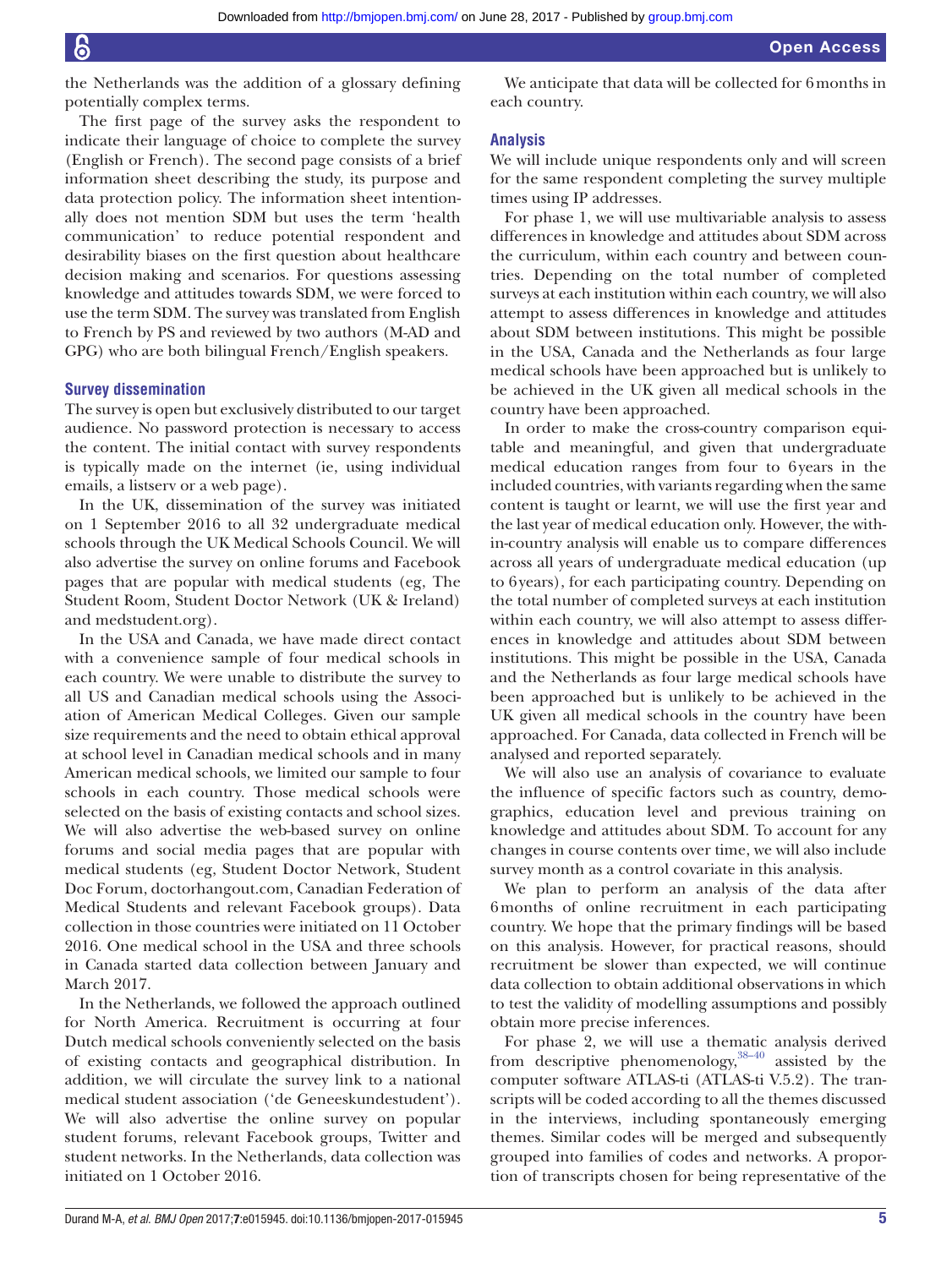#### Open Access

overall sample will be coded by two independent raters (M-AD and RY) in order to ensure reliability of coding and to obtain consensus on the themes and family of codes for all remaining interview transcripts. Discrepancies among raters will be discussed until consensus is reached. Method, data source and investigator triangulation will be used. $41$  Method triangulation involves the use of multiple methods of data collection. In the context of the proposed study, we are collecting data using an online survey and semistructured interviews. Investigator triangulation consists of involving two or more researchers in the analysis of study data, thus bringing different perspectives to limit potential observers' bias and add breadth to the study findings.[42](#page-6-24) At least three researchers (M-AD, RY and AJO) will be involved in data analysis. Finally, data source triangulation involves collecting data from different types of people: medical students across different levels of medical education and curriculum experts.

#### <span id="page-6-1"></span><span id="page-6-0"></span>**ETHICS AND DISSEMINATION**

#### **Ethics**

<span id="page-6-3"></span><span id="page-6-2"></span>This study is considered of minimal risk. The survey will be completed anonymously, and disclosure of sensitive personal information is not required of participants. The data obtained from the survey and interview will focus on participants' knowledge and opinions regarding SDM. We will ensure that all participants understand that the data we collect will remain anonymous and that their responses will be summarised without any identifying information.

<span id="page-6-6"></span><span id="page-6-5"></span><span id="page-6-4"></span>In the USA, the study has been approved by Dartmouth College Committee for the Protection of Human Subjects (CPHS) for recruitment in all four countries (STUDY00029369). In the Netherlands, the Dartmouth CPHS approval was considered sufficient, given the minimal risk nature of the study, and no other ethics application process was required. In the UK, the study has been approved by the Brighton and Sussex Medical School Research Governance and Ethics Committee. In Canada, the study has been reviewed and approved by the ethics committee of the Université Laval, University of Ottawa and McGill University. Université Laval was the multicentric evaluation committee, but ethics approval still needed to be sought from each participating medical school. In the USA, University of California, San Francisco requested that the study be reviewed and approved by their ethics board. University of Toronto, Washington University in St. Louis and Yale University accepted the Dartmouth CPHS approval as sufficient.

#### <span id="page-6-9"></span><span id="page-6-7"></span>**Dissemination**

Results of the survey and semistructured interviews will be reported in a peer-reviewed journal. The research will also be presented at conferences and disseminated via social media. We also intend to share results with the Association of American Medical Colleges (AAMC) and the UK Medical School Council in order to influence

the development of SDM curricula in medical education in those countries.

<span id="page-6-8"></span>This study is the first to measure medical students' knowledge and attitudes about SDM in English-speaking countries, where SDM has been actively promoted but where clinician resistance and lack of understanding of SDM tenets and benefits have significantly limited its widespread adoption.

<span id="page-6-11"></span><span id="page-6-10"></span>Understanding the factors that may influence knowledge and attitudes towards SDM to make SDM training particularly beneficial in the undergraduate medical curriculum will be invaluable. Understanding the perspective of the individuals who manage and coordinate medical education will contribute to determining how to increase the usability, acceptability and effectiveness of future SDM training.

#### <span id="page-6-13"></span><span id="page-6-12"></span>Author afiliations

<sup>1</sup>The Dartmouth Institute for Health Policy and Clinical Practice, Dartmouth College, Lebanon, New Hampshire, USA

<sup>2</sup>Department of Obstetrics and Gynecology, Radboud University Medical Center, Nijmegen, The Netherlands

3 Department of Family Medicine and Emergency Medicine, Université Laval, Quebec, Canada

<sup>4</sup>Department of Brighton and Sussex Medical School, Dean's Office, Brighton, UK <sup>5</sup>CHU de Québec Research Center, Saint-François d'Assise Hospital, Quebec, Canada

<span id="page-6-15"></span><span id="page-6-14"></span>Acknowledgements We would like to thank Matthew Wesley for his contribution to the development of the clinical scenarios and support in recruiting medical students for the pilot study. We would also like to thank Tim Lahey, Brendin R. Beaulieu-Jones and the Geisel School of Medicine students who took part in the pilot study. We would also like to thank Drs Politi and Bussières for circulating the survey to medical students in their medical schools, and Drs Mills and Fortin for their help with ethics approval at University of California, San Francisco and Yale University. Finally, we would like to thank Julia Song for her help formatting and submitting the manuscript.

<span id="page-6-19"></span><span id="page-6-18"></span><span id="page-6-17"></span><span id="page-6-16"></span>Contributors M-AD planned the study and designed the initial iteration of the survey. RY and M-AD developed the second iteration of the survey, in collaboration with PJB, NC and GE. RY obtained ethical approval in the USA and piloted the survey. JA facilitated the recruitment of medical schools in the Netherlands. MR obtained ethical approval in the UK and facilitated the recruitment of medical schools in partnership with the UK Medical School Council. FL and GPG facilitated the recruitment of medical schools in Canada and related ethical approval process, and translated materials into French. PS supported the ethical approval process in Canada and translation of materials into French. AJO provided guidance on the statistical analysis. M-AD and RY drafted the manuscript. All authors contributed to writing the manuscript and approved the final draft.

<span id="page-6-22"></span><span id="page-6-21"></span><span id="page-6-20"></span>Funding This research received no specific grant from any funding agency in the public, commercial or not-for-profit sectors. France Légaré is Tier 1 Canada Research Chair in Shared Decision Making and Knowledge Translation.

<span id="page-6-24"></span><span id="page-6-23"></span>Competing interests Financial: M-AD is a consultant to Access Community Health Network, Chicago. GE has been a consultant to: (1) Emmi Solutions LLC who develop patient knowledge tools; (2) National Quality Forum on certification of patient knowledge tools; (3) Washington State Health Department on certification of patient knowledge tools; (4) PatientWisdom LLC, (5) SciMentum, Amsterdam, and (6) Access Community Health Network, Chicago. GE has edited / published books that provide royalties on sales by the publishers: the books have been on Shared Decision Making (Oxford University Press) and Groups (Radcliffe Press). Non-Financial: Many authors are authors of SDM and communication training programs in medical schools. However, they get no financial benefits from it. GE initiated and leads the Option Grid TM patient decision aids Collaborative, which produces and publishes patient knowledge tools in the form of comparison tables (http://optiongrid.org/), and has part ownership of the registered trademark. GE owns copyright in CollaboRATE, IntegRATE, and Observer OPTION measures of shared decision making and care integration. These measures are freely available for use. PJB owns copyright in CollaboRATE.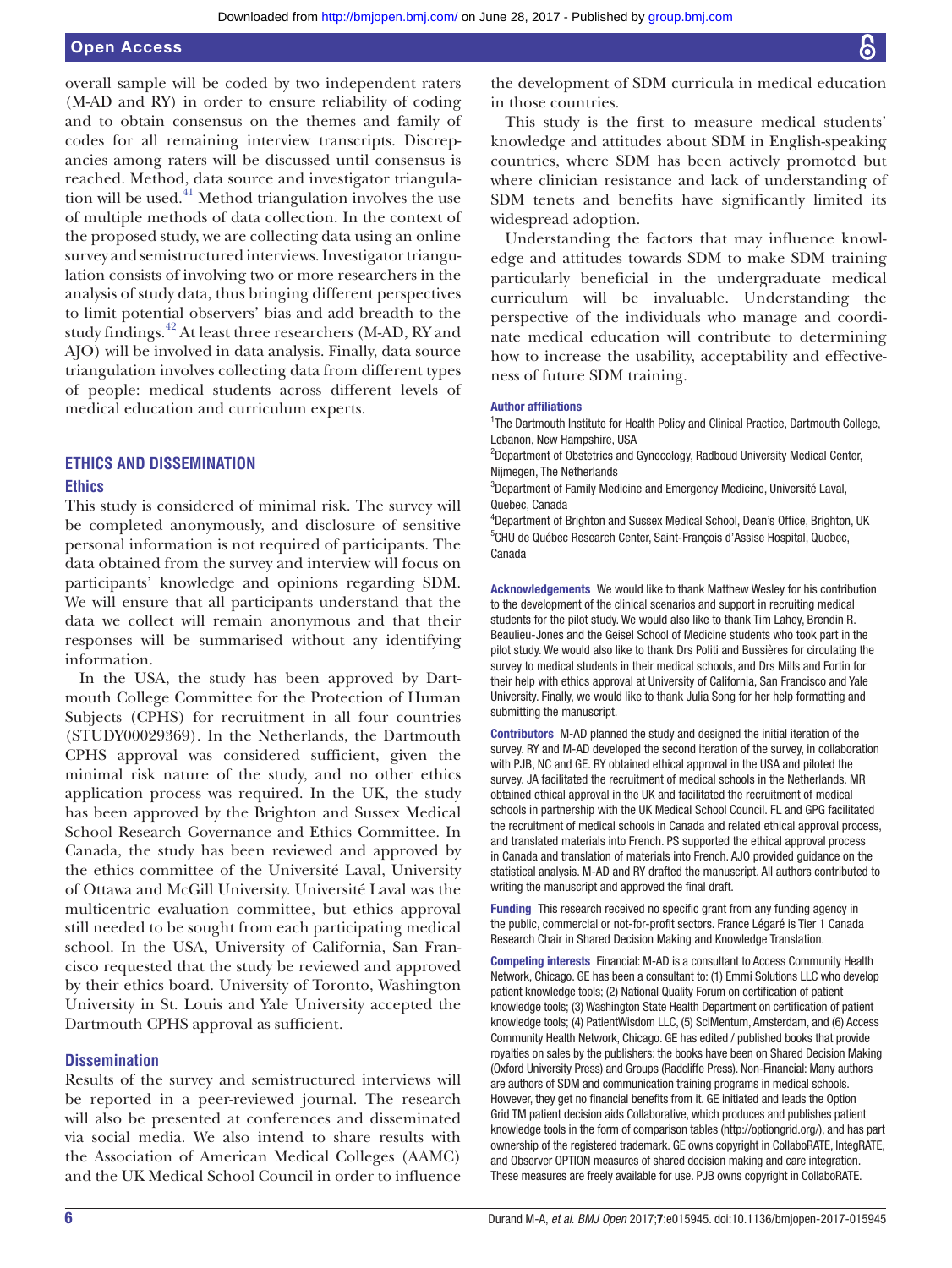Ethics approval Institutional Review Boards at Dartmouth College (USA), University of California San Francisco (USA), McGill University (Canada), Université Laval (Canada) and University of Ottawa (Canada). Brighton and Sussex Medical School Research Governance and Ethics Committee (UK).

Provenance and peer review Not commissioned; externally peer reviewed.

Open Access This is an Open Access article distributed in accordance with the Creative Commons Attribution Non Commercial (CC BY-NC 4.0) license, which permits others to distribute, remix, adapt, build upon this work non-commercially, and license their derivative works on different terms, provided the original work is properly cited and the use is non-commercial. See: [http:// creativecommons. org/](http://creativecommons.org/licenses/by-nc/4.0/) licenses/by-nc/4.0/

© Article author(s) (or their employer(s) unless otherwise stated in the text of the article) 2017. All rights reserved. No commercial use is permitted unless otherwise expressly granted.

#### **REFERENCES**

- 1. Mulley AG, Trimble C, Elwyn G. Stop the silent misdiagnosis: patients' preferences matter. *[BMJ](http://dx.doi.org/10.1136/bmj.e6572)* 2012;345:e6572.
- 2 Oshima Lee E, Emanuel EJ. Shared decision making to improve care and reduce costs. *[N Engl J Med](http://dx.doi.org/10.1056/NEJMp1209500)* 2013;368:6–8.
- Härter M, van der Weijden T, Elwyn G. Policy and practice developments in the implementation of shared decision making: an international perspective. *[Z Evid Fortbild Qual Gesundhwes](http://dx.doi.org/10.1016/j.zefq.2011.04.018)* 2011;105:229–33.
- 4. Charles C, Gafni A, Whelan T. Shared decision-making in the medical encounter: what does it mean? (or it takes at least two to tango). *[Soc](http://dx.doi.org/10.1016/S0277-9536(96)00221-3)  [Sci Med](http://dx.doi.org/10.1016/S0277-9536(96)00221-3)* 1997;44:681–92.
- 5. Senate and House of Representatives. Patient Protection and Affordable Care Act. 2010.
- 6. Institute of Medicine. *Crossing the quality chasm: a new health system for the 21st century*, 2001.
- 7. National Institute for Health and Care Excellence. Shared decision making. https://www.nice.org.uk/about/what-we-do/ourprogrammes/nice-guidance/nice-guidelines/shared-decision-making (accessed 5 Dec2016).
- 8. Department of Health. Equity and excellence: liberating the NHS, 2010. https://www.gov.uk/government/uploads/system/uploads/ attachment\_data/file/213823/dh\_117794.pdf
- 9. Légaré F, Stacey D, Forest PG, *et al*. Moving SDM forward in Canada: milestones, public involvement, and barriers that remain. *[Z](http://dx.doi.org/10.1016/j.zefq.2011.04.011)  [Evid Fortbild Qual Gesundhwes](http://dx.doi.org/10.1016/j.zefq.2011.04.011)* 2011;105:245–53.
- 10. van der Weijden T, van Veenendaal H, Drenthen T, *et al*. Shared decision making in the Netherlands, is the time ripe for nationwide, structural implementation? *[Z Evid Fortbild Qual Gesundhwes](http://dx.doi.org/10.1016/j.zefq.2011.04.005)* 2011;105:283–8.
- 11. Couët N, Desroches S, Robitaille H, *et al*. Assessments of the extent to which health-care providers involve patients in decision making: a systematic review of studies using the OPTION instrument. *[Health](http://dx.doi.org/10.1111/hex.12054)  [Expect](http://dx.doi.org/10.1111/hex.12054)* 2015;18:542–61.
- 12. Gravel K, Légaré F, Graham ID. Barriers and facilitators to implementing shared decision-making in clinical practice: a systematic review of health professionals' perceptions. *[Implement](http://dx.doi.org/10.1186/1748-5908-1-16)  [Sci](http://dx.doi.org/10.1186/1748-5908-1-16)* 2006;1:16.
- 13. Holmes-Rovner M, Valade D, Orlowski C, *et al*. Implementing shared decision-making in routine practice: barriers and opportunities. *[Health Expect](http://dx.doi.org/10.1046/j.1369-6513.2000.00093.x)* 2000;3:182–91.
- 14. Légaré F, Ratté S, Gravel K, *et al*. Barriers and facilitators to implementing shared decision-making in clinical practice: update of a systematic review of health professionals' perceptions. *[Patient](http://dx.doi.org/10.1016/j.pec.2008.07.018)  [Educ Couns](http://dx.doi.org/10.1016/j.pec.2008.07.018)* 2008;73:526–35.
- 15. Elwyn G, Légaré F, van der Weijden T, *et al*. Arduous implementation: does the Normalisation process Model explain why it's so dificult to embed decision support technologies for patients in routine clinical practice. *[Implement Sci](http://dx.doi.org/10.1186/1748-5908-3-57)* 2008;3:57.
- 16. Elwyn G, Scholl I, Tietbohl C, *et al*. "Many miles to go …": a systematic review of the implementation of patient decision support

interventions into routine clinical practice. *[BMC Med Inform Decis](http://dx.doi.org/10.1186/1472-6947-13-S2-S14)  [Mak](http://dx.doi.org/10.1186/1472-6947-13-S2-S14)* 2013;13:14.

- 17. Légaré F, Thompson-Leduc P. Twelve myths about shared decision making. *[Patient Educ Couns](http://dx.doi.org/10.1016/j.pec.2014.06.014)* 2014;96:281–6.
- 18. Stacey D, Légaré F, Col NF, *et al*. Decision aids for people facing health treatment or screening decisions. Stacey D, ed. *Cochrane Database of Systematic Reviews*. Chichester, UK: John Wiley & Sons, Ltd, 2014.
- 19. Légaré F, Stacey D, Turcotte S, *et al*. Interventions for improving the adoption of shared decision making by healthcare professionals. Légaré F, ed. *Cochrane Database of Systematic Reviews*. Chichester, UK: John Wiley & Sons, Ltd, 2014.
- 20. Towle A. Shifting the culture of continuing medical education: what needs to happen and why is it so dificult? *[J Contin Educ Health Prof](http://dx.doi.org/10.1002/chp.1340200404)* 2000;20:208–18.
- 21. Allaire AS, Labrecque M, Giguere A, *et al*. What motivates family physicians to participate in training programs in shared decision making? *[J Contin Educ Health Prof](http://dx.doi.org/10.1002/chp.21132)* 2012;32:98–107.
- 22. Légaré F, Politi MC, Drolet R, *et al*. Training health professionals in shared decision-making: an international environmental scan. *[Patient](http://dx.doi.org/10.1016/j.pec.2012.01.002)  [Educ Couns](http://dx.doi.org/10.1016/j.pec.2012.01.002)* 2012;88:159–69.
- 23. Barry MJ, Edgman-Levitan S. Shared decision making--pinnacle of patient-centered care. *[N Engl J Med](http://dx.doi.org/10.1056/NEJMp1109283)* 2012;366:780–1.
- 24. Tsimtsiou Z, Kirana PS, Hatzichristou D. Determinants of patients' attitudes toward patient-centered care: a cross-sectional study in Greece. *[Patient Educ Couns](http://dx.doi.org/10.1016/j.pec.2014.08.007)* 2014;97:391–5.
- 25. Hook KM, Pfeiffer CA. Impact of a new curriculum on medical students' interpersonal and interviewing skills. *[Med Educ](http://dx.doi.org/10.1111/j.1365-2929.2006.02680.x)* 2007;41:154–9.
- 26. Pfeiffer C, Madray H, Ardolino A, *et al*. The rise and fall of students' skill in obtaining a medical history. *[Med Educ](http://dx.doi.org/10.1046/j.1365-2923.1998.00222.x)* 1998;32:283–8.
- 27. Shankar PR, Dubey AK, Subish P, et al. Attitudes of first-year medical students towards the doctor patient relationship. *JNMA J Nepal Med Assoc* 2006;45:196-203–45..
- 28. Shankar PR, Dubey AK, Subish P, *et al*. Student attitudes towards the doctor-patient relationship in a medical college in western Nepal. *Med Teach* 2006;28:199.
- 29. Tsimtsiou Z, Kerasidou O, Efstathiou N, *et al*. Medical students' attitudes toward patient-centred care: a longitudinal survey. *[Med](http://dx.doi.org/10.1111/j.1365-2929.2006.02668.x)  [Educ](http://dx.doi.org/10.1111/j.1365-2929.2006.02668.x)* 2007;41:146–53.
- 30. Weston WW. Informed and shared decision-making: the crux of patient-centered care. *CMAJ* 2001;165:438–9.
- 31. Zeballos-Palacios C, Quispe R, Mongilardi N, *et al*. Shared decision making in Senior Medical students. *[Medical Decision Making](http://dx.doi.org/10.1177/0272989X15573746)* 2015;35:533–8.
- 32. Eysenbach G. Improving the quality of web surveys: the Checklist for Reporting results of internet E-Surveys (CHERRIES). *[J Med Internet](http://dx.doi.org/10.2196/jmir.6.3.e34)  [Res](http://dx.doi.org/10.2196/jmir.6.3.e34)* 2004;6:e34.
- 33. Guest G, Bunce A, Johnson L. How many interviews are Enough?: an experiment with data saturation and variability. *[Field methods](http://dx.doi.org/10.1177/1525822X05279903)* 2006;18:59–82.
- 34. Tong A, Sainsbury P, Craig J. Consolidated criteria for reporting qualitative research (COREQ): a 32-item checklist for interviews and focus groups. *[Int J Qual Health Care](http://dx.doi.org/10.1093/intqhc/mzm042)* 2007;19:349–57.
- 35. Wilson Van Voorhis CR, Morgan BL. Understanding power and rules of thumb for determining Sample sizes. *[Tutor Quant Methods](http://dx.doi.org/10.20982/tqmp.03.2.p043)  [Psychol](http://dx.doi.org/10.20982/tqmp.03.2.p043)* 2007;3:43–50.
- 36. Elwyn G, Hutchings H, Edwards A, *et al*. The OPTION scale: measuring the extent that clinicians involve patients in decisionmaking tasks. *[Health Expect](http://dx.doi.org/10.1111/j.1369-7625.2004.00311.x)* 2005;8:34–42.
- 37. Qualtrics. Security Statement. 2016. [https://www. qualtrics. com/](https://www.qualtrics.com/security-statement/)  security-statement/ (accessed 8 Dec2016).
- 38. Denzin NK, Lincoln YS. *Handbook of Qualitative Research*. 2nd ed. Thousand Oaks, CA: SAGE Publications, Inc, 2000.
- 39. Holloway I. *Qualitative research in Healthcare. 1st ed*. Maidenhead, UK: Open University Press, 2005.
- 40. Pope C, Ziebland S, Mays N. Qualitative research in health care. analysing qualitative data. *[BMJ](http://dx.doi.org/10.1136/bmj.320.7227.114)* 2000;320:114–6.
- 41. Carter N, Bryant-Lukosius D, DiCenso A, *et al*. The use of triangulation in qualitative research. *[Oncol Nurs Forum](http://dx.doi.org/10.1188/14.ONF.545-547)* 2014;41:545–7.
- 42. Denzin NK. *Sociological methods: a sourcebook*. New York, NY: McGraw-Hill, 1978.